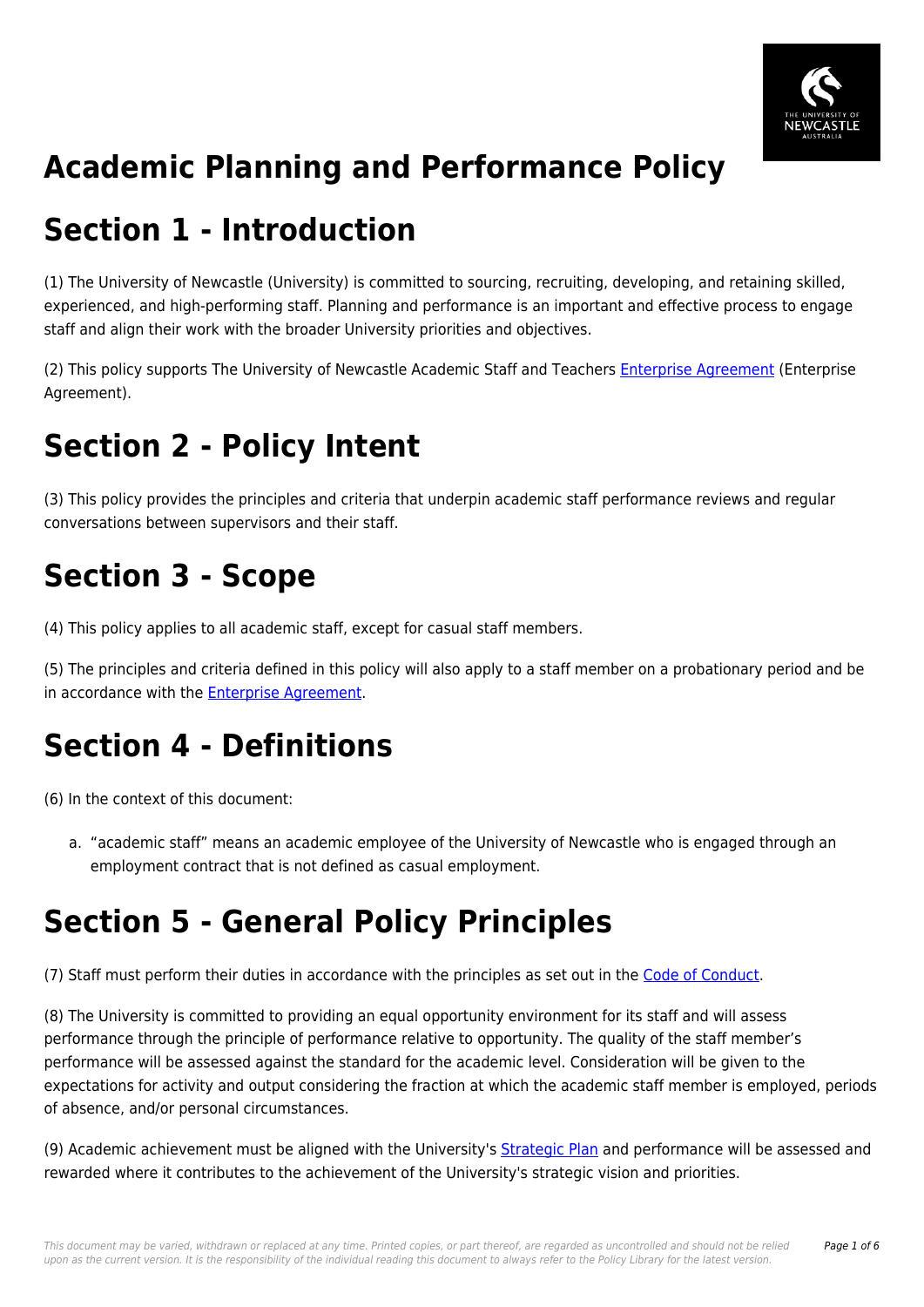## **Section 6 - Academic Performance and Planning**

(10) The supervisor (or their nominee) of an academic staff member will conduct at least one (1) planning and performance every twelve (12) months.

(11) As part of the discussion and in accordance with Clause 6.1 of the [Enterprise Agreement,](https://policies.newcastle.edu.au/download.php?id=32&version=1&associated) planning and performance will cover:

- a. planning and goal setting, including documented 3-year research plans and future contributions in the domains of teaching and engagement;
- b. performance feedback;
- c. review of achievements; and
- d. development activities undertaken and future opportunities.

(12) The purpose of planning and goal setting is to:

- a. define the key academic achievement areas (the activities, goals, actions, and conduct) for which the staff member will be held accountable during the review period; and
- b. define how the staff member's achievements will be measured in the key achievement areas.

(13) The purpose of planning and performance is to assess the staff member's achievements during the review period, provide feedback, and to prepare achievement goals and a development plan for the next review period.

(14) To support staff improvement, an academic staff member may be placed on a performance improvement plan, in accordance with Clause 7 of the [Enterprise Agreement](https://policies.newcastle.edu.au/download.php?id=32&version=1&associated), to be reviewed by the relevant Head of School and College Pro Vice-Chancellor.

(15) Participation in annual planning and performance processes are a prerequisite for applying for an academic promotion and for participation in the [Special Studies Program.](https://policies.newcastle.edu.au/download.php?id=68&version=1&associated)

(16) Supervisors and their delegates will undertake training in planning and performance conversations.

### **Five-year Review**

(17) Level E academic staff are expected to make a significant contribution to the leadership of the organisational unit and the University through their research, teaching, scholarship of teaching and learning, and engagement with the expected quality and impact of work to increase with experience.

(18) Planning and performance for Level E academic staff will include a comprehensive review of the Level E staff member's academic achievements, future goals, and progress towards these goals every five (5) years.

(19) The purpose of the five-year review is to promote professional development and demonstrate leadership in achieving the University's vision and strategic priorities, including identifying future candidates for nomination as Laureate Professor, in accordance with the [Appointment as Laureate Professor Policy](https://policies.newcastle.edu.au/document/view-current.php?id=224).

(20) The College Pro Vice-Chancellor is responsible for the five-year review, including facilitating peer review as part of the process.

### **Criteria for Academic Achievement**

(21) Academic achievement is categorised within three (3) main academic domains and is relative to opportunity: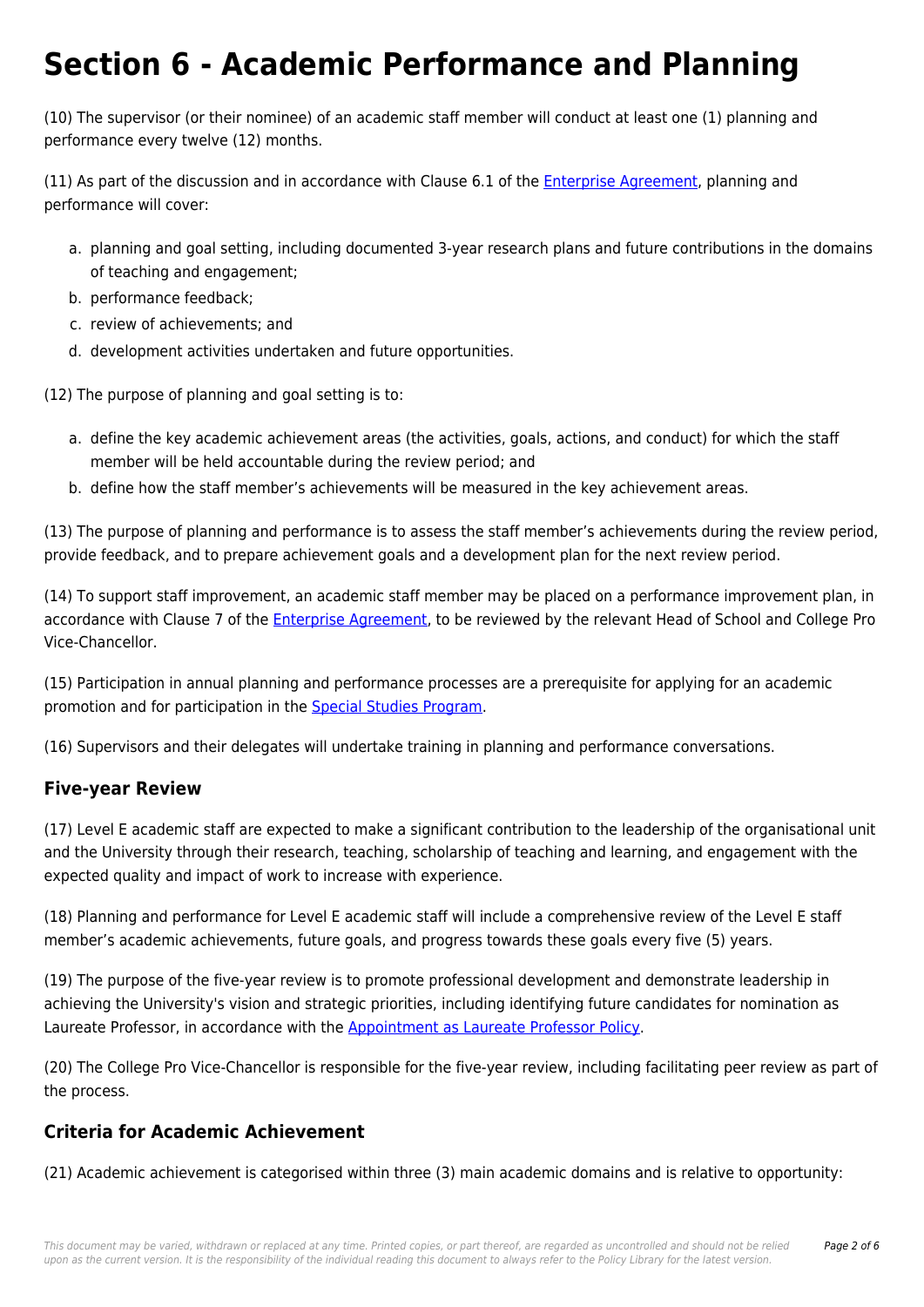- a. research;
- b. teaching; and
- c. engagement.

(22) Evidence of activity and quality must:

- a. substantiate achievement across the three academic domains;
- b. support the University's strategic objectives;
- c. align with the activities described in the Foundations for Inspiring People (Academic Staff); and
- d. align with the University of Newcastle Position Classification Standards Academic Staff defined in the [Enterprise Agreement.](https://policies.newcastle.edu.au/download.php?id=32&version=1&associated)

(23) Foundations for Inspiring People (Academic Staff) and the position classification standards described in the [Enterprise Agreement](https://policies.newcastle.edu.au/download.php?id=32&version=1&associated) list the broad categories of responsibilities for academic staff and a range of academic performance indicators that acknowledges the diversity of academic achievement, but are not an exhaustive list of academic activities.

(24) The University recognises there are a wide range of activities which academic staff may be expected to undertake, and a wide range of groups with whom staff members may interact as part of their academic roles. These interactions may be internal contributions to the University community or external to the profession and wider community.

(25) The patterns of academic activity vary widely across academic categories and disciplines. While there are common elements, the University recognises that the balance between them may be quite different depending on the discipline.

(26) Research activities will vary depending on the discipline. Research effort and research performance must not be confused. The University would expect an academic staff member to be allocated sufficient time to research, usually over a period of three (3) years to be considered research active.

(27) Colleges are responsible for determining research-focussed definitions and minimum thresholds of performance for an academic staff member to be considered research active within the College.

(28) The criteria for academic achievement, key performance indicators described in Foundations for Inspiring People (Academic Staff), and the position classification standards described in the [Enterprise Agreement](https://policies.newcastle.edu.au/download.php?id=32&version=1&associated) provide the basis for the evaluation of performance.

(29) The Academic Dashboard provides additional quantitative metrics that evidence achievement across the three academic domains relative to individual performance and an academic's peers to further evaluate performance.

### **Teaching and Research Roles**

(30) A Teaching and Research academic will contribute predominantly to teaching and research, based on the general principle of 40:40:20 in accordance with the Academic Staff and Teachers [Enterprise Agreement](https://policies.newcastle.edu.au/download.php?id=32&version=1&associated).

(31) As an exception, the Head of School may approve an alternative ratio of teaching, research, and engagement for an individual academic staff member.

### **Level A**

(32) Generally, Level A academic staff are developing their careers and will work with the support and guidance of more senior academic staff. A Level A academic is expected to have an emerging profile in teaching and in disciplinary research.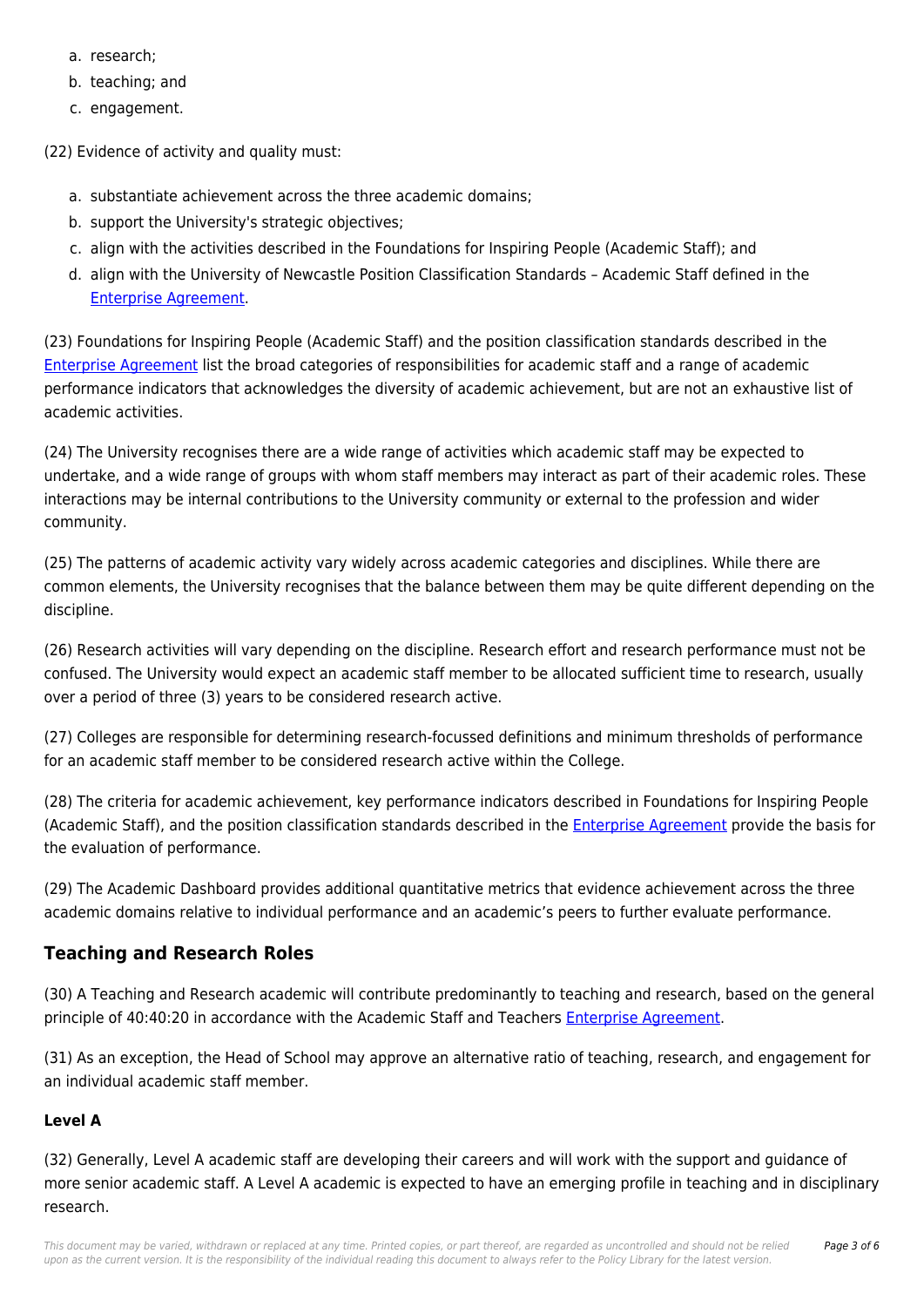(33) Academic achievement for a Level A academic may be defined across the three (3) academic domains as follows:

- a. Research: formulating a coherent research program, working within a research group (where relevant), participating in applications for competitive research grants and publishing or exhibiting in high-quality outlets, often in collaboration with colleagues, consistent with their discipline.
- b. Teaching: achieving teaching quality as indicated by internal and external surveys and outcomes for students that will improve or innovate in response to feedback. Preparing and delivering lectures, presenting tutorials, seminars, practical classes, demonstrations, workshops, student field excursions, clinical sessions and studio sessions.
- c. Engagement: demonstrating efficient performance in allocated internal roles, sharing academic service responsibilities, contributing to outcomes of internal committees, and beginning to develop external collaborations.

### **Level B**

(34) In addition to the requirements at Level A, a Level B Teaching and Research academic will have a growing profile in teaching, research, and engagement.

(35) Academic achievement for a Level B academic may be defined across the three (3) academic domains as follows:

- a. Research: an established record of publication or non-traditional research output in high-quality outlets. Achieving national recognition in their discipline and taking a Chief Investigator role (often in conjunction with more experienced Researchers) in applications for external research funds.
- b. Teaching: contributing at undergraduate, honours and postgraduate levels, taking responsibility for the preparation and delivery of course modules and coordinating one or more courses, including collaboration in curriculum design and delivery where appropriate. It is expected that a Level B academic will have diverse teaching portfolios, covering several units of study and sometimes over several courses.
- c. Engagement: demonstrating efficient performance in allocated internal service roles and actively building external collaborations.

#### **Level C**

(36) In addition to the requirements at Level B, a Level C Teaching and Research academic will have an established record of achievement in research, teaching, and engagement.

(37) Academic achievement for a Level C academic may be defined across the three (3) academic domains as follows:

- a. Research: demonstrating a capacity for independent research; contributing as a Chief Investigator including collaborations which create new insights and opportunities and successfully managing significant external research funds. A Level C academic will have a developing international profile for research in their field through publication or non-traditional research output in high quality outlets and, where relevant, by the impact of their research on policy, practice and/or commercialisation. It is expected that a Level C academic will have an active and effective record of primary supervision of Higher Degree by Research candidates with timely completions.
- b. Teaching: demonstrating leadership in learning and teaching activities, having a central role in course and curriculum development, and peer mentoring.
- c. Engagement: demonstrating outstanding performance in a range of higher-level internal duties, providing a strong contribution to external activities, and developing international collaborations.

#### **Level D**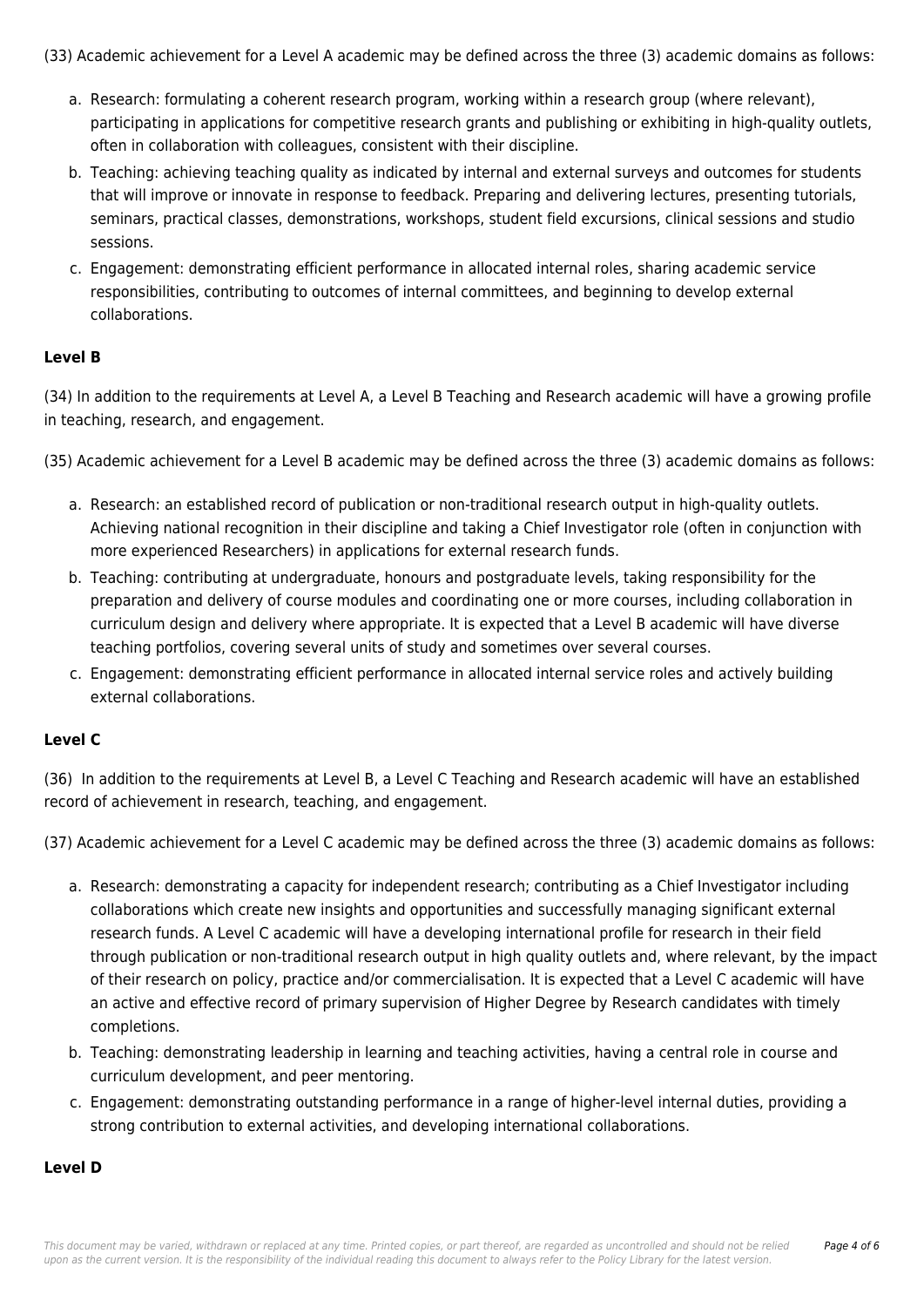(38) In addition to the requirements at Level C, a Level D Teaching and Research academic will demonstrate excellence in research, teaching and engagement and have a sustained record of outstanding impact and achievement that is internationally recognised in either research or teaching.

(39) Academic achievement for a Level D academic may be defined across the three (3) academic domains as follows:

- a. Research: demonstrating quality and impact of their work through publication or exhibition in internationally recognised outlets, and, where relevant, through its impact on policy, practice and/or commercialisation. A Level D academic will have a record of successful applications for external research funding in a Chief Investigator role and mentoring more junior academic staff and Researchers. It is also expected that a Level D academic will have an active and effective record of supervising Higher Degree by Research candidates successfully to timely completion as the primary supervisor.
- b. Teaching: demonstrating strategic leadership in the planning and delivery of curriculum, which where relevant may include clinical teaching. A Level D academic will be recognised as a 'content specialist' within their College, teaching in specialist areas across courses and disciplines as appropriate.
- c. Engagement: making a strong contribution to the governance of the University, including successful mentoring of more junior academic staff. Leading and forming strategic partnerships between the University and industry/government and other stakeholders nationally and internationally.

### **Level E**

(40) In addition to the requirements at Level D, a Level E Teaching and Research academic will demonstrate excellence and a high level of leadership in research, teaching, and engagement. A Level E academic will be recognised internationally for their scholarly contribution and for its impact on policy or practice.

(41) Academic achievement for a Level E academic may be defined across the three (3) academic domains as follows:

- a. Research: demonstrating outstanding outcomes and leadership. Guiding the development of more junior Researchers, leading major funding initiatives, making significant contributions to knowledge and the beneficial application of knowledge, and intellectual leadership beyond the specific area of research or creative activity.
- b. Teaching: a distinguished record of scholarly teaching and leadership across all levels and appropriate contexts, including clinical teaching where appropriate. Actively developing educational policy and curriculum areas within the discipline.
- c. Engagement: making a significant contribution to the governance of the University, including developing policy and providing leadership in community activities in professional, commercial, and industrial sectors at a national and international level.